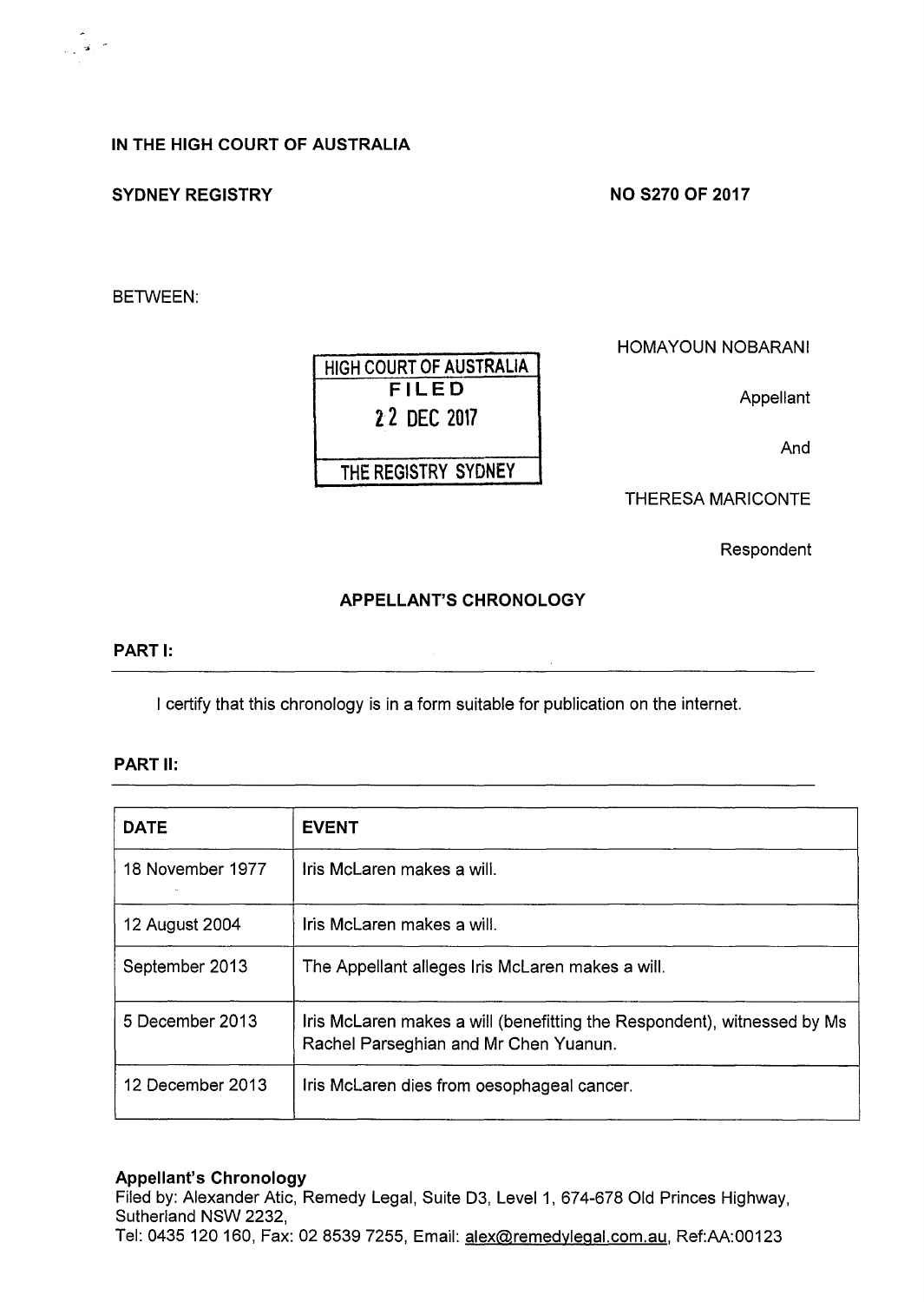| 23 January 2014           | Appellant files caveat on Estate of Iris McLaren.                                                                                                                                                                                            |
|---------------------------|----------------------------------------------------------------------------------------------------------------------------------------------------------------------------------------------------------------------------------------------|
| 5 February 2014           | Animal Welfare League files caveat on Estate of Iris McLaren.                                                                                                                                                                                |
| 11 February 2014          | Respondent files Summons seeking probate for the Estate of Iris<br>McLaren.                                                                                                                                                                  |
| 14 February 2014          | Respondent files Notice of Motion seeking orders that the Appellant's<br>caveat and the Animal Welfare League's caveat cease to be in force.<br>Both the Animal Welfare League and the Appellant are joined as<br>respondents to the motion. |
| 15 May 2014               | Respondent files Statement of Claim (Animal Welfare League listed as<br>only defendant).                                                                                                                                                     |
| 23 July 2014              | The Appellant's caveat expires with the effluxion of time.                                                                                                                                                                                   |
| 15 September 2014         | The Appellant files a second caveat.                                                                                                                                                                                                         |
| 24 November 2014          | Proceedings commenced by the Respondent fixed for hearing before<br>Slattery J for 20-21 May 2015.                                                                                                                                           |
| 21 December 2014          | The Animal Welfare League files a Defence to the Statement of Claim<br>and files a Cross-Claim.                                                                                                                                              |
| 14 January 2015           | Respondent serves Appellant with notice of proceedings, copy of<br>Statement of Claim and affidavit of 31 January 2014.                                                                                                                      |
| 10 February 2015          | The Respondent's claim against the Animal Welfare League is resolved.                                                                                                                                                                        |
| 19 March 2015             | Respondent files Notice of Motion seeking order that judgment be<br>entered against the Appellant with costs.                                                                                                                                |
| 30 March 2015             | Directions Hearing before Hallen J.                                                                                                                                                                                                          |
| 20 April 2015             | Directions Hearing before Hallen J.                                                                                                                                                                                                          |
| 23 April 2015             | Directions Hearing before Hallen J. Hearing commencing on 20 May<br>2015 is limited to determination of caveat issues.                                                                                                                       |
| 24 April 2015             | Respondent files Amended Notice of Motion seeking orders that the<br>Appellant's caveats cease to be in force.                                                                                                                               |
| 14 May 2015<br>(Thursday) | Directions Hearing before Slattery J. Hearing commencing on 20 May<br>2015 is ordered to be for final hearing of the grant of probate issue.                                                                                                 |
| 18 May 2015               | Appellant files defence.                                                                                                                                                                                                                     |